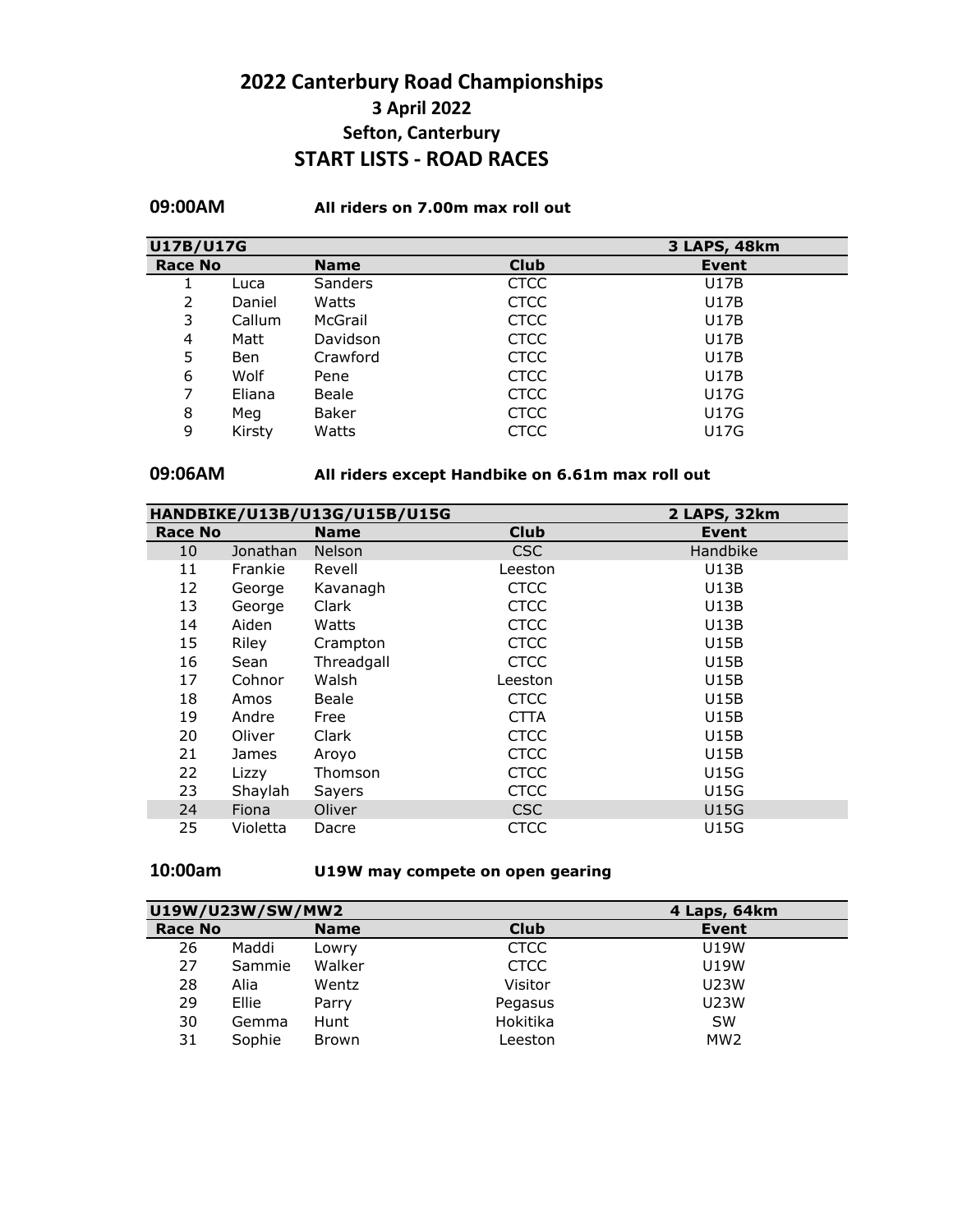## **10:15am**

|                | MM6/MM7/MM8/MM9/MW3 |             |             | 3 Laps, 48km |
|----------------|---------------------|-------------|-------------|--------------|
| <b>Race No</b> |                     | <b>Name</b> | <b>Club</b> | <b>Event</b> |
| 32             | Mark                | Munro       | Leeston     | MM6          |
| 33             | Stephen             | Mark        | Pegasus     | MM6          |
| 34             | Darcy               | Forrester   | <b>CTTA</b> | MM6          |
| 35             | Andy                | Timmings    | Pegasus     | MM6          |
| 36             | Colin               | Horton      | Pegasus     | MM7          |
| 37             | Russell             | Topp        | Papanui     | MM7          |
| 38             | Paul                | Newbold     | Papanui     | MM7          |
| 39             | Ian                 | Milne       | <b>CTTA</b> | MM7          |
| 40             | Brent               | Cowie       | <b>CTTA</b> | MM7          |
| 41             | Dennis              | Parker      | Pegasus     | MM8          |
| 42             | Jim.                | Thomson     | Leeston     | MM8          |
| 43             | Paul                | McLachlan   | <b>NCCC</b> | MM8          |
| 44             | Rod                 | Hogarth     | <b>CTTA</b> | MM8          |
| 45             | Gary                | Ferguson    | Pegasus     | MM8          |
| 46             | Alan                | Hood        | Papanui     | MM9          |
| 47             | Juliann             | Simeonidis  | <b>CTTA</b> | MW3          |
| 48             | Nicky               | Sweetman    | CTTA        | MW3          |

# **1:00pm U19M may compete on open gearing**

| U19M/U23M/SM   |              |                 |                         | 6 Laps, 96km |
|----------------|--------------|-----------------|-------------------------|--------------|
| <b>Race No</b> |              | <b>Name</b>     | <b>Club</b>             | <b>Event</b> |
| 49             | Thomas       | Audeau          | <b>CTTA</b>             | U19M         |
| 50             | George       | Lawry           | Pegasus                 | U19M         |
| 51             | Cameron      | <b>Beaumont</b> | <b>Tasman Wheelers</b>  | U19M         |
| 52             | Finn         | Aldridge        | <b>CTCC</b>             | U19M         |
| 53             | Cameron      | Anderson        | <b>CSC</b>              | <b>U19M</b>  |
| 54             | Charlie      | Hegan           | <b>CTCC</b>             | U19M         |
| 55             | Myles        | Yarrell         | Pegasus                 | <b>U19M</b>  |
| 56             | Kane         | Oliver          | <b>CTCC</b>             | <b>U19M</b>  |
| 57             | D'Arcy       | Sanders         | <b>CTCC</b>             | <b>U19M</b>  |
| 58             | Austin       | Myles           | <b>CTCC</b>             | <b>U19M</b>  |
| 59             | Michael      | Audeau          | CTTA                    | <b>U23M</b>  |
| 60             | Finnegan     | Murphy          | Whanganui               | <b>U23M</b>  |
| 61             | Theo         | Gilbertson      | <b>Counties Manukau</b> | <b>U23M</b>  |
| 62             | <b>Blair</b> | Barnes-Page     | <b>CTCC</b>             | <b>U23M</b>  |
| 63             | Adam         | Chapman         | <b>CTTA</b>             | U23M         |
| 64             | Cole         | <b>Harris</b>   | Tinwald                 | <b>SM</b>    |
| 65             | Jelle        | Hendriksen      | Tinwald                 | <b>SM</b>    |
| 66             | Michael      | Vink            | Pegasus                 | SM           |
| 67             | Richard      | Lawson          | <b>CTCC</b>             | <b>SM</b>    |